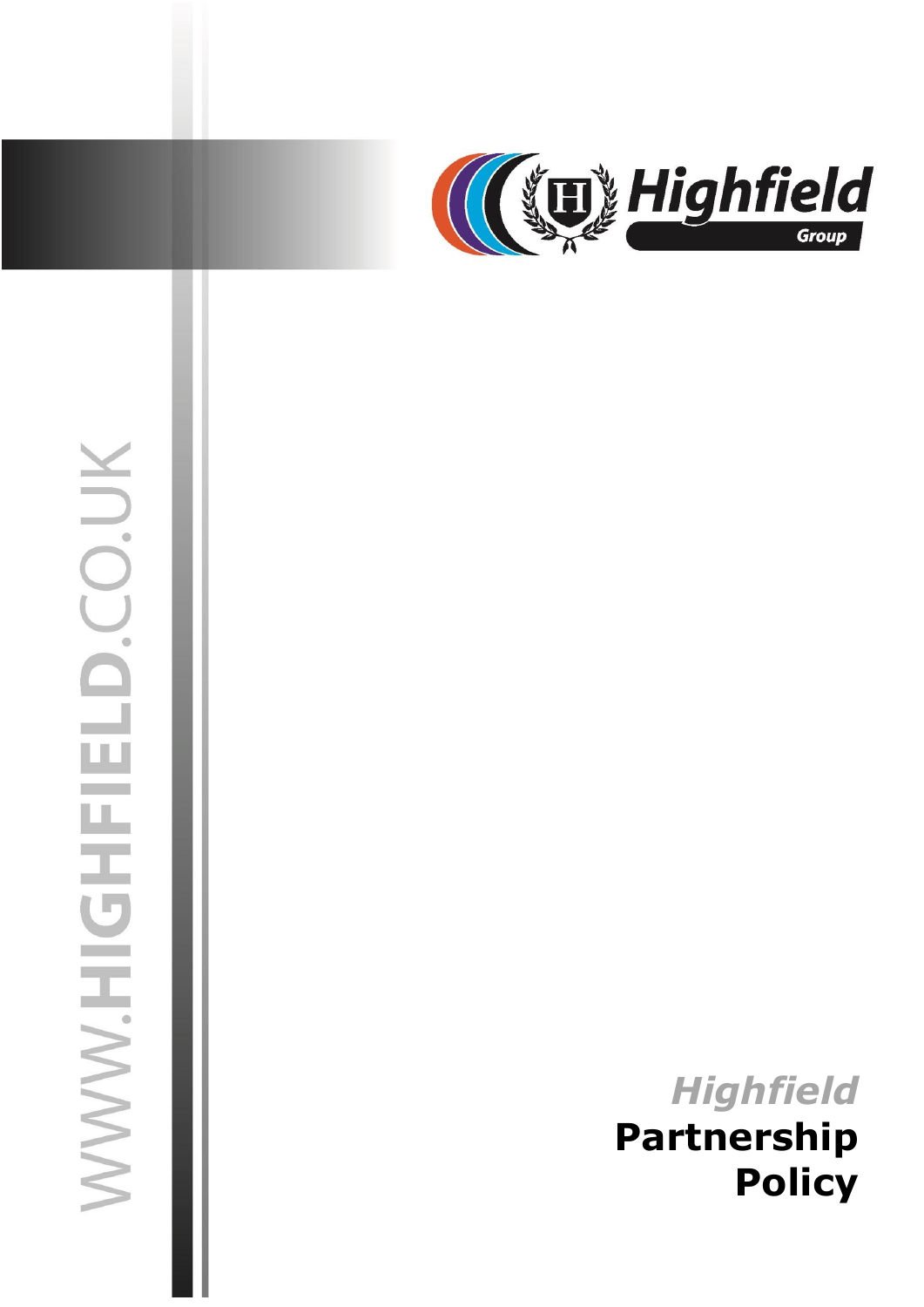

# 1. **Introduction**

- 1.1 Highfield recognises that many of its approved Centres are working in effective partnerships which are both formal and informal in nature.
- 1.2 Partnership working is a valuable tool within the training and qualification sector. It can also be an efficient means of sharing limited resources. The scope and number of partnerships are increasing, both in the public and private sectors.
- 1.3 It is vital that Highfield is both aware and regularly evaluates partnership arrangements within its Approved Centres to ensure they are robust and compliant with the regulatory requirements.
- 1.4 This policy also outlines the governance arrangements to be observed in undertaking and maintaining partnerships. It also explains in more detail Highfield's scope for Centres working in partnership.

# 2. **Purpose**

- 2.1 The purpose of this policy is to provide a framework for the effective monitoring of partnerships (both existing and new) and to offer guidance to those directly involved in partnerships.
- 2.2 This policy provides Highfield's scope for partnership working, together with outline definitions of partnerships.
- 2.3 The policy seeks to ensure, in the context of each partnership, that:
	- 2.3.1 Both Highfield and the representative partners are clear about its purpose and expected outcomes;
	- 2.3.2 Learners are not misled and/or in any way adversely affected by a Centres partnership arrangement;
	- 2.3.3 Highfield's own strategic objectives, priorities, obligations and regulatory requirements are being met by the partnership;
	- 2.3.4 Partnership involvement, activity and outcomes are monitored and reviewed with responsibilities clearly identified;
	- 2.3.5 Risks for Highfield, and for the partnership, are agreed and regularly assessed;
	- 2.3.6 Each partnership is properly authorised and employers, and its legal status understood by all partners; and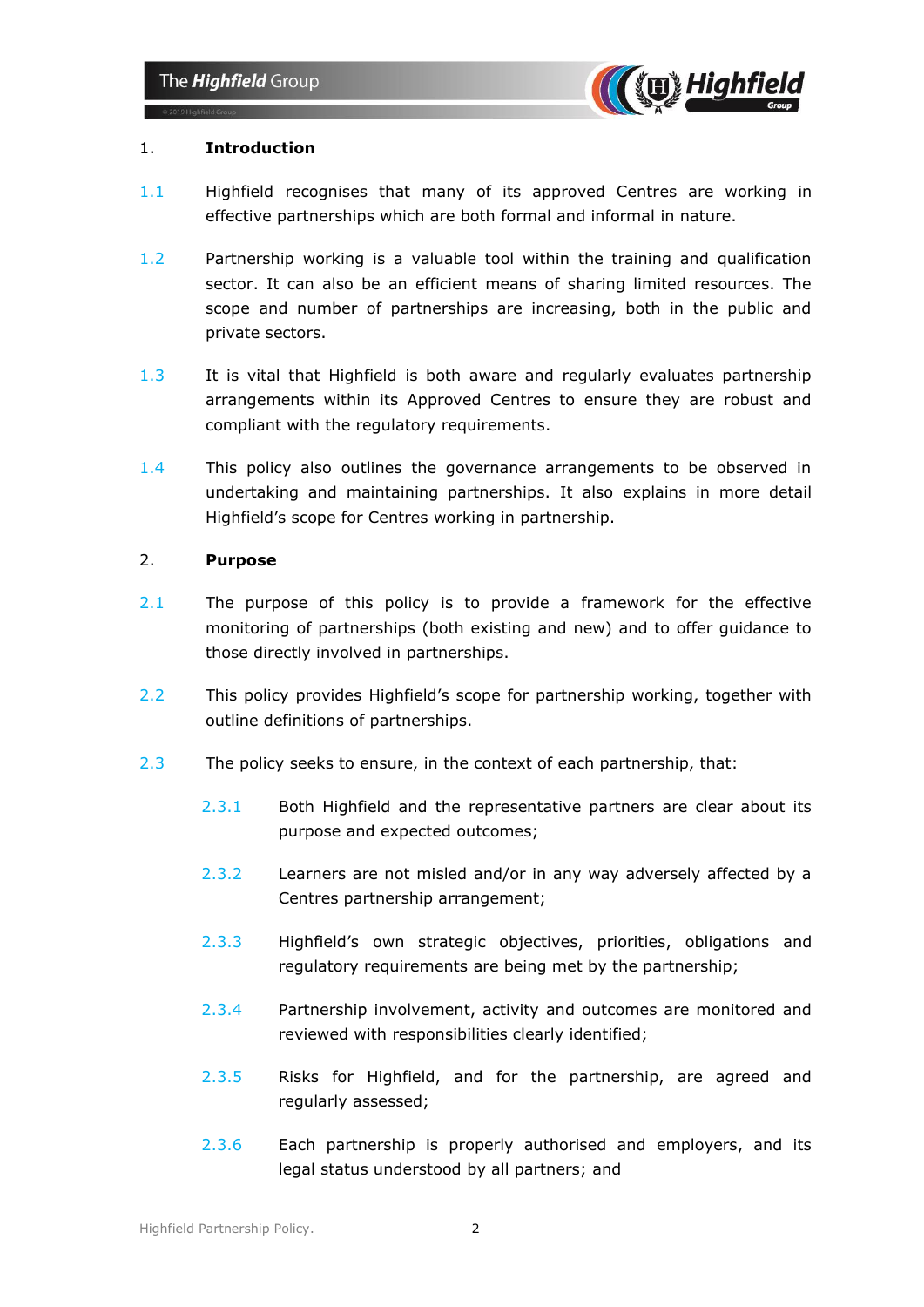

2.3.7 The principles of diversity and equalities, as outlined in Highfield's Diversity and Equality Policy, are reflected within its work.

# 3. **Aims**

- 3.1 The policy aims to provide clarity to the roles, responsibilities and relationships for any Approved Highfield Centre involved in any type of partnership arrangement that affects any part of the delivery or award of any Highfield qualification or apprenticeship.
- 3.2 In addition, the policy will ensure that partnerships satisfy the requirement to properly fulfil our obligations with regard to compliance with qualification regulatory requirements.

## 4. **Definitions**

- 4.1 Highfield defines a partnership as a formal or informal working arrangement involving more than one independent body, from any sector, who share responsibility and agree to cooperate towards a common goal.
- 4.2 In summary, all partnerships will agree:
	- 4.2.1 Shared vision/objectives;
	- 4.2.2 Resource availability/requirements;
	- 4.2.3 Clear measurable outcomes;
	- 4.2.4 Risks; and
	- 4.2.5 Timescales for review or lifespan of partnership.

### 4.3 Partners should:

- 4.3.1 Be independent bodies or persons working willingly in collaboration with each other;
- 4.3.2 Agree to co-operate and commit resources to achieve a common goal(s);
- 4.3.3 Create a documented process by which to work together to develop, implement and monitor a joint programme of work;
- 4.3.4 Be prepared to share relevant information, risks and rewards;
- 4.3.5 Recognise the obligations of Highfield and its requirements in the relation to the qualification regulator criteria; and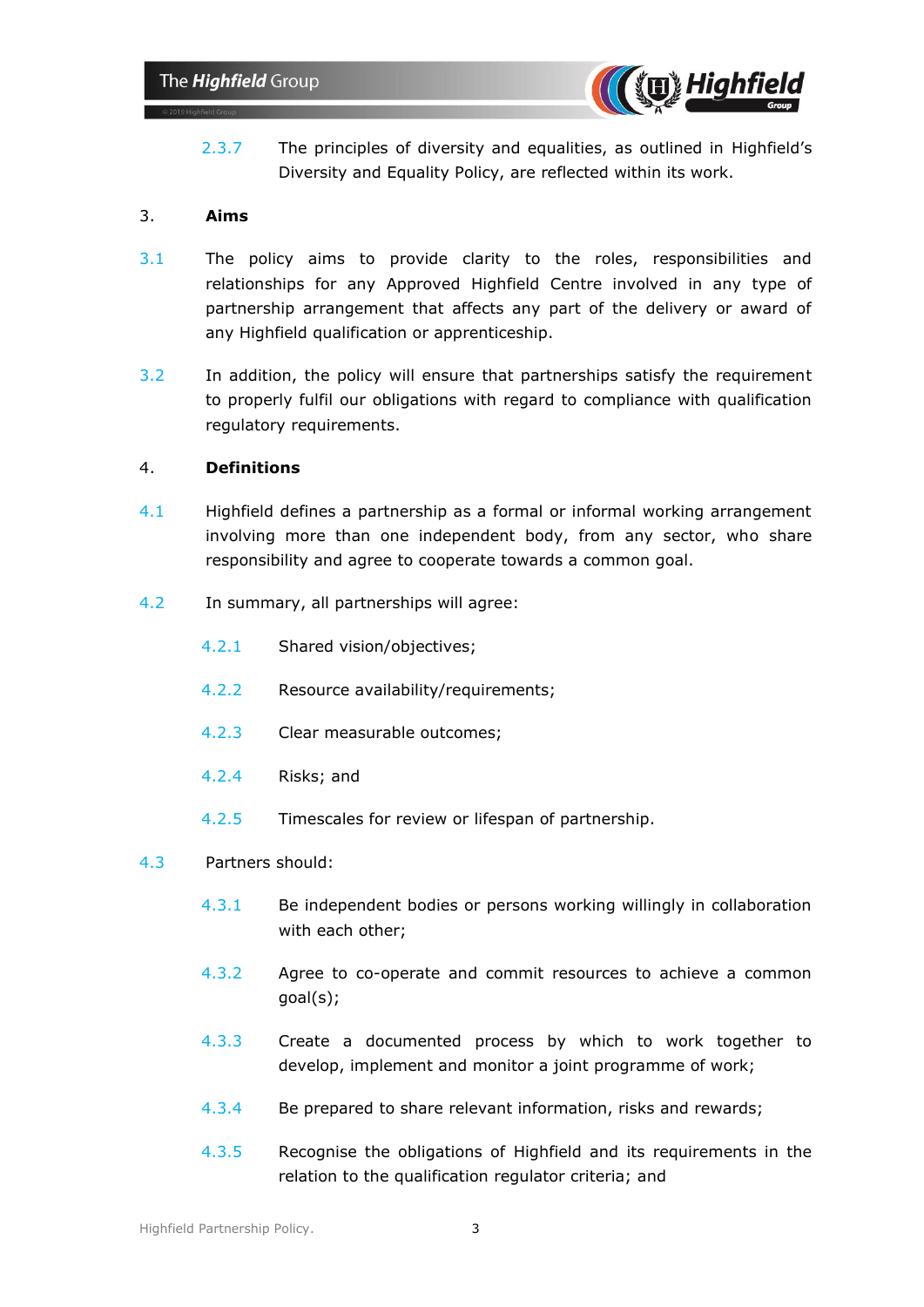

- 4.3.6 Be prepared to accept decisions made by the partnership within the agreed parameters.
- 4.4 A partnership can be as small as two partners and may well be established to deliver a focused, time limited project.
- 4.5 For the avoidance of doubt, a partnership includes any formal/informal referral arrangements.

# 5. **Identification of Partnership Arrangements**

- 5.1 Organisations must inform Highfield of all partnership arrangements; both during the application for Highfield Centre Approval and as soon as reasonably practicable for any partnerships that may arise after Highfield Centre Approval.
- 5.2 Highfield will maintain details of partnership involvement within its internal systems. The purpose of this is to:
	- 5.2.1 Provide a mechanism for reviewing partnership involvement; and
	- 5.2.2 Provide clarity regarding which partnerships Highfield is aware of.

### 6. **Partnership Arrangements**

- 6.1 Organisations in partnership must have an enforceable agreement, signed by each of the partners, in place for each partnership. The agreement must include:
	- 6.1.1 Aims and objectives;
	- 6.1.2 Legal status;
	- 6.1.3 Defined liabilities and responsibilities;
	- 6.1.4 Structures and management systems;
	- 6.1.5 Membership and decision-making rights;
	- 6.1.6 Risks and their control measures;
	- 6.1.7 Resource and funding arrangements;
	- 6.1.8 Partnership reporting arrangements;
	- 6.1.9 Partner liabilities and assets;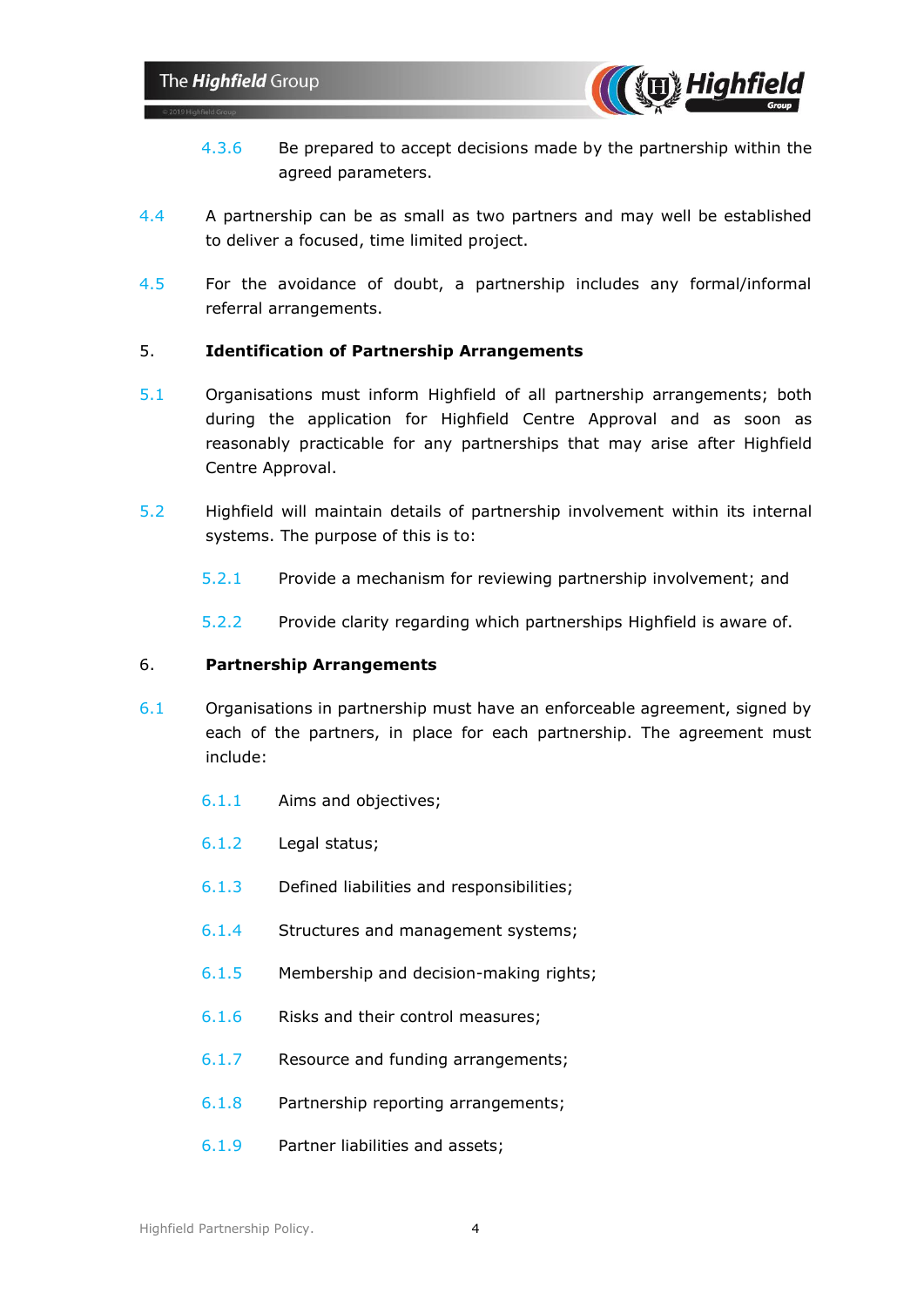

- 6.1.10 Governance arrangements; and
- 6.1.11 Monitoring and measuring progress of the partnership.
- 6.2 The above list is not exhaustive.
- 6.3 Unapproved Organisations working in partnership with a Highfield Centre are not permitted to use the Highfield logo or make reference in any way to promote affiliation with Highfield. It is the responsibility of the Highfield Approved Centre to enforce the content of this policy.
- 6.4 For all partnerships, a clear exit strategy must be in place, whether for a partnership with a known limited lifespan or generally to reduce the risks to Highfield and other partners involved in the partnership.
- 6.5 All partnerships that come to an end should be evaluated upon conclusion. The evaluation should highlight the lessons learnt and main outcomes achieved.
- 6.6 Highfield may request copies of the agreements in which its Approved Centres have in place. If such document does not cover the above, Highfield may well request the relevant details.

# 7. **Partnership Review**

- 7.1 Each partnership must be reviewed to provide assurance that suitable systems are in place and that its outcomes and performance can be monitored and evaluated.
- 7.2 All partnerships must be reviewed on a regular basis to assess progress and to measure the impact of the partnership activities, value, effectiveness and outcomes achieved.
- 7.3 The findings of each review should be reported to Highfield, via the Approved Centres Account Manager.
- 7.4 All Approved Highfield Centres will be expected to provide details of any and all partnership arrangements during external visits.

# 8. **Evaluation**

- 8.1 Centres that fail to inform Highfield of their partnership arrangements, either during the application process or otherwise approved, and/or fail to operate in accordance with the Partnership Policy, may be subject to sanction.
- 8.2 Such sanctions are outlined in Highfield's Sanctions Policy.